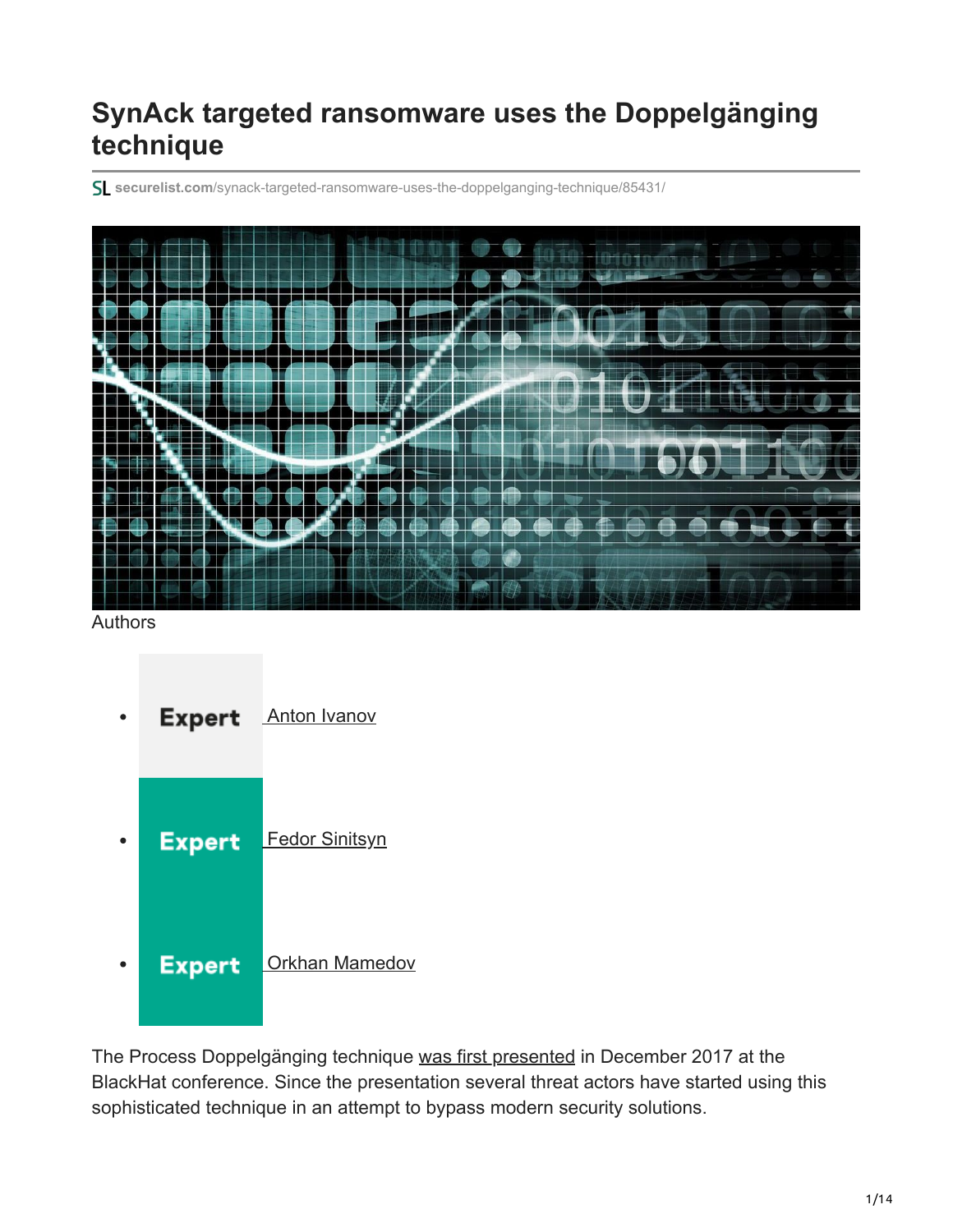In April 2018, we spotted the first ransomware employing this bypass technique – SynAck ransomware. It should be noted that SynAck is not new – it has been known since at least September 2017 – but a recently discovered sample caught our attention after it was found to be using Process Doppelgänging. Here we present the results of our investigation of this new SynAck variant.

## **Anti-analysis and anti-detection techniques**

### **Process Doppelgänging**

SynAck ransomware uses this technique in an attempt to bypass modern security solutions. The main purpose of the technique is to use NTFS transactions to launch a malicious process from the transacted file so that the malicious process looks like a legitimate one.

```
\begin{array}{lll} \text{(ODWORD (021)} & = & \textbf{0}; \\ \text{LODWORD (017)} & = & \textbf{0}; \end{array}\frac{LODWORD(017)}{100} = 0;<br>
v29 = \frac{CreeterTransaction(0164, 0164, 0164, 0164, v17, v21, 0164)}{16}<br>
if (v29)
₹
  LODWORD(022) = 0;LODWORD(v18) = 3;Lowwordvie) - 3,<br>u26 = ((off_401BDA + 2644214))(String, 0xC0000000i64, 1i64, 0i64, u18, u22, 0i64, u29, 0i64, 0i64);// 0x401b90 - <u>CreateFileTransactedW</u><br>if ( u26 *= -1 )
  ₹
    if ( ((off_4018DA - 308509321))(v26, hHeap, v33, &v34, 0i64) )// 0x401890 - WriteFile
     ₹
       if ( hHeap )
       Free_0(hHeap);<br>hHeap = 0i64;<br>033 = 0i64;
       LODWORD(423) = 0x1000000;LODWORD(v19) = 2;<br>if ( ((off 404303 + 2246834))(&v36, 983071i64, 0i64, 0i64, v19, v23, v26) >= 0 )// 0x4042c0 - NtCreateSection
          v10 = ((off 4023DA - 430949376))();// 0x402390 - GetCurrentProcess
          v46 = 0ff 4042B3 - 1483169668;<br>v24 = v36;
          LOBYTE(020) = 4;
          if ((Off_4042B3 - 1483169668))(&u27, 0x10000000i64, 0i64, u10) >= 0 )// <u>NtCreateProcessEx</u>
          ₹
             054 = 0;0.54 = 0;<br>
memset(&0.55, 0, 0x206ui64);<br>
0.42[0] = 0;<br>
memset(&
             memset(&v42[1], 0, 0xEui64);
             ((off_40136A + 123894))(String, 260i64, &u54, 0i64);// 0x401320 - GetFullPathNameW
             RtlInitUnicodeString(v42, &v54, v11, v12, v20, v24, 0164, 0164);
             hHeap = 0i64;LODWORD( v27) = 1;u26 = 0164:
             if ( ((off 4041B3 + 3365035))(&hHeap, &v45, 0i64, 0i64, &v45, 0i64, 0i64, 0i64) >= 0 )// 0x404170 - RtlCreateProcessParametersEx
```
## **Binary obfuscation**

To complicate the malware analysts' task, malware developers often use custom PE packers to protect the original code of the Trojan executable. Most packers of this type, however, are effortlessly unpacked to reveal the original unchanged Trojan PE file that's suitable for analysis.

This, however, is not the case with SynAck. The Trojan executable is not packed; instead, it is thoroughly obfuscated prior to compilation. As a result, the task of reverse engineering is considerably more complicated with SynAck than it is with other recent ransomware strains.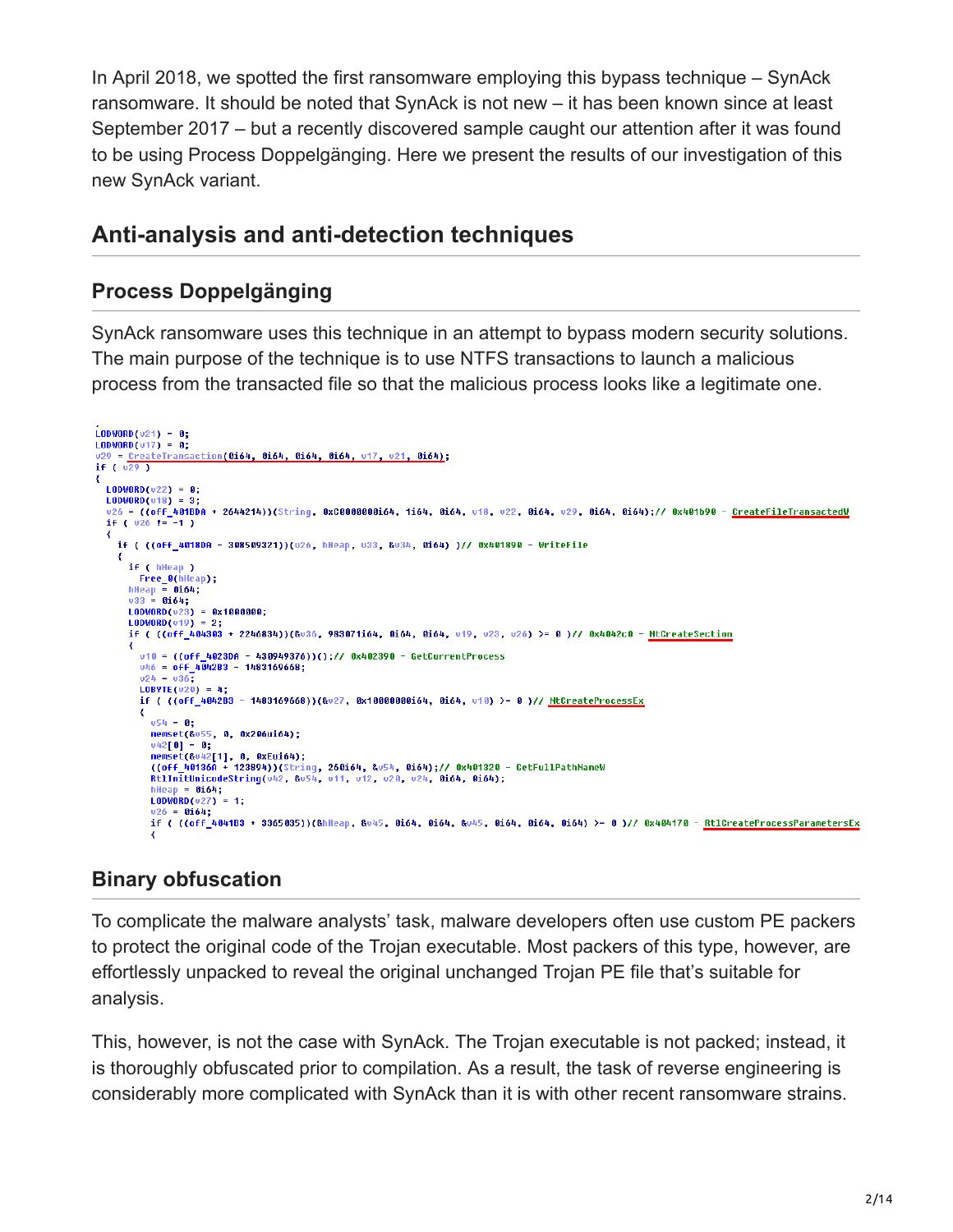The control flow of the Trojan executable is convoluted. Most of the CALLs are indirect, and the destination address is calculated by arithmetic operation from two DWORD constants.

> 1ea rax, cs:3196F7A2h rcx, [rbp+110h+var\_F0] lea sub rax, 3155F242h call rax : sub 410560

All of the WinAPI function addresses are imported dynamically by parsing the exports of system DLLs and calculating a CRC32-based hash of the function name. This in itself is neither new nor particularly difficult to analyze. However, the developers of SynAck further complicated this approach by obscuring both the address of the procedure that retrieves the API function address, and the target hash value.

Let's illustrate in detail how SynAck calls WinAPI functions. Consider the following piece of disassembly:



This code takes the DWORD located at 403b13, subtracts the constant 78f5ec4d, with the result 403ad0, and calls the procedure at this address.

```
0000000000403AD0 51
0000000000403AD1 52
0000000000403AD2 41 50
00000000000403AD4 41 51
00000000000403AD6 68 A1 BC 7B 87
00000000000403ADB 68 04 92 39 2F
00000000000403AE0 48 8D 05 65 16 01 00
00000000000403AE7 48 05 F4 BC 00 00
0000000000403AED 50
00000000000403AEE 48 8D 05 3E CD 01 00
00000000000403AF5 48 05 1D 06 00 00
0000000000403AFB 50
00000000000403AFC 48 8D 05 4F 1A E1 A5
00000000000403B03 48 05 2E E1 1E 5A
0000000000403B09 FF D0
00000000000403B0B 41 59
00000000000403B0D 41 58
0000000000403B0F 5A
0000000000403B10 59
0000000000403B11 50
0000000000403B12 C3
```

| push  | rcx                        |
|-------|----------------------------|
| push  | rdx                        |
| push  | r8                         |
| push  | r9                         |
| push  | OFFFFFFFF877BBCA1h         |
| push  | 2F399204h                  |
| lea   | rax, loc 415149+3          |
| add   | rax, OBCF4h                |
| push  | rax                        |
| lea   | rax, unk 420833            |
| add   | rax, 61Dh                  |
| push  | rax                        |
| lea   | rax. cs:OFFFFFFFFA6215552h |
| add   | rax. 5A1EE12Eh             |
| (call | rax : sub 403680)          |
| pop   | r9                         |
| pop   | r8.                        |
| pop   | rdx                        |
| pop   | rcx                        |
| push  | rax                        |
| retn  |                            |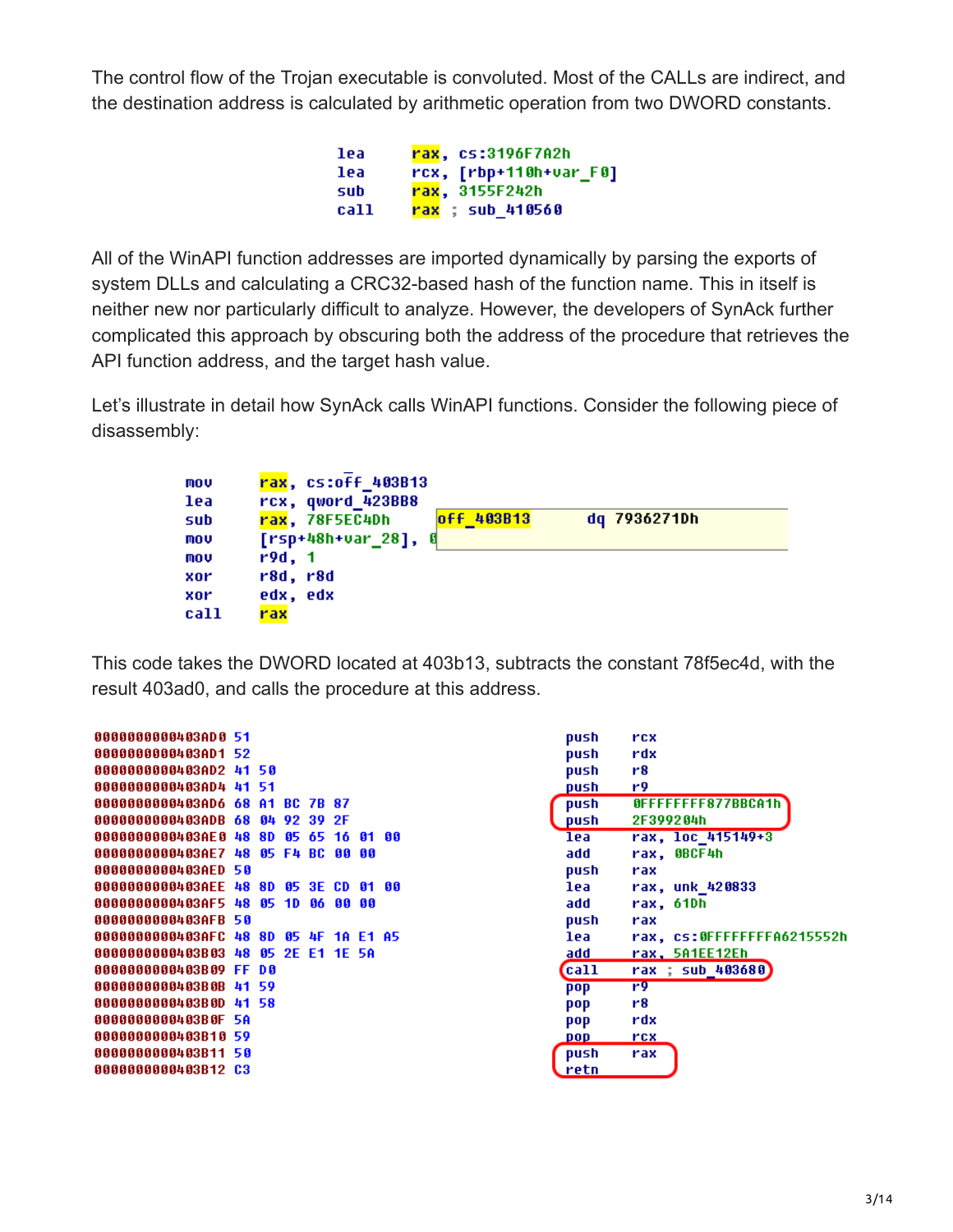This procedure pushes two constants ( $N1$  = ffffffff877bbca1 and  $N2$  = 2f399204) onto the stack and passes the execution to the procedure at 403680 which will calculate the result of N1 xor N2 = a8422ea5.

This value is the hash of the API function name that SynAck wants to call. The procedure 403680 will then find the address of this function by parsing the export tables of system DLLs, calculating the hash of each function name and comparing it to the value a8422ea5. When this API function address is found, SynAck will pass the execution to this address.

Notice that instead of a simple CALL in the image above it uses the instructions PUSH + RET which is another attempt to complicate analysis. The developers of SynAck use different instruction combinations instead of CALL when calling WinAPI functions:

- push reg retn
- $\bullet$  jmp reg
- mov [rsp-var], reg jmp qword ptr [rsp-var]

### **Deobfuscation**

To counter these attempts by the malware developers, we created an IDAPython script that automatically parses the code, extracts the addresses of all intermediate procedures, extracts the constants and calculates the hashes of the WinAPI functions that the malware wants to import.

We then calculated the hash values of the functions exported from Windows system DLLs and matched them against the values required by SynAck. The result was a list showing which hash value corresponds to which API function.

| 0x05e568bb:    | socket                 |
|----------------|------------------------|
| 0xffdf089a:    | ClearEventLogW         |
| 0xd78c27bf:    | CryptGenRandom         |
| 0xa001d6c9:    | RegCreateKeyExW        |
| 0x1c66c245:    | QueryServiceStatusEx   |
| 0x4f0dab99:    | RegSetValueExA         |
| 0x0b8c4ac6:    | OpenEventLogW          |
| 0x54d56398:    | RegCreateKeyExA        |
| 0xa9290135:    | RegCloseKey            |
| 0xa8422ea5:    | CryptAcquireContextA   |
| 0xb70a9198:    | OpenServiceW           |
| 0x0a436ba0:    | EnumDependentServicesW |
| $0xa21c63ff$ : | EnumServicesStatusExW  |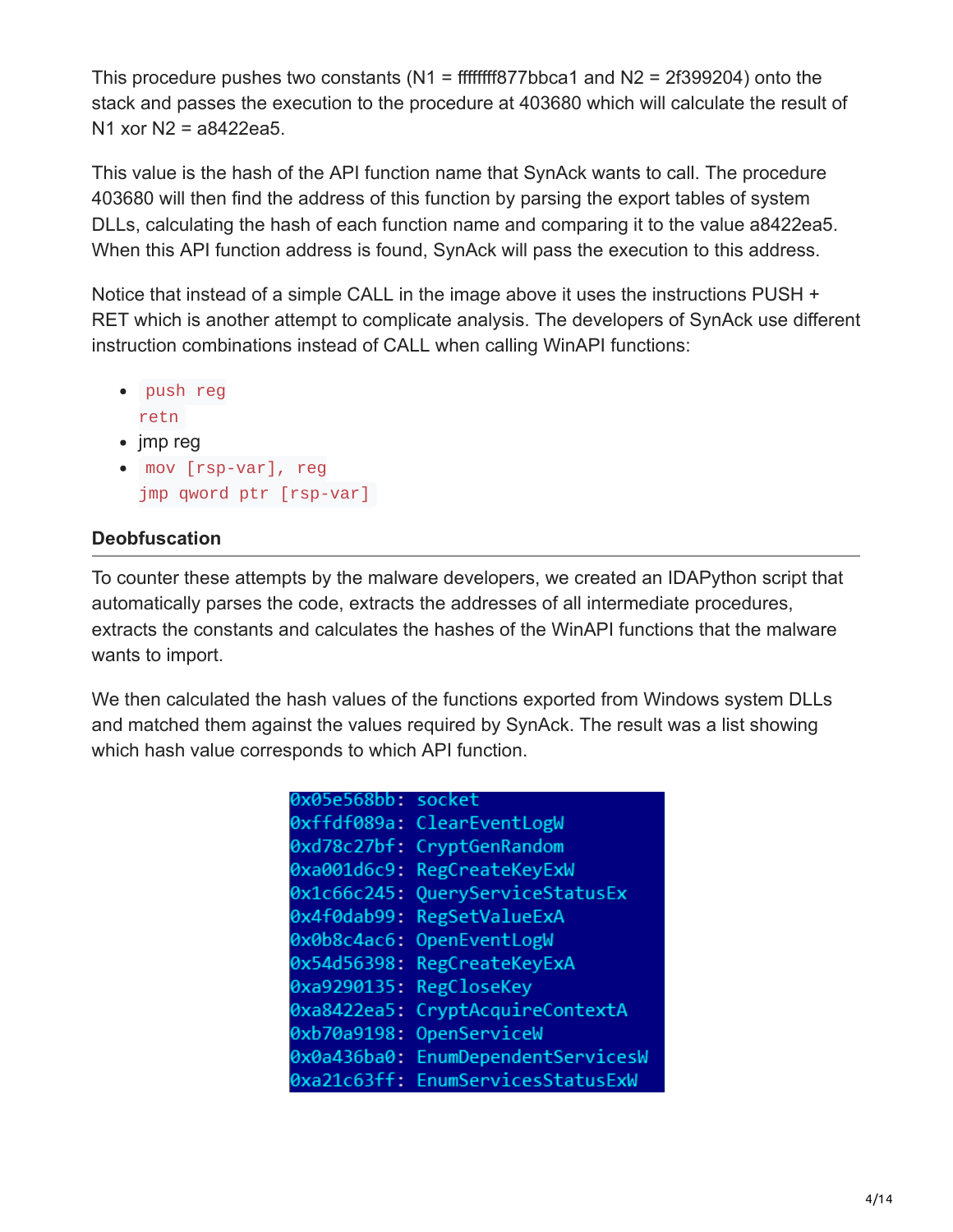Our script then uses this list to save comments in the IDA database to indicate which API is going to be called by the Trojan. Here is the code from the example above after deobfuscation.

```
mov
                     rax, cs:off 403B13
             lea
                     rcx, hProv
                     rax, 78F5EC4Dh
             sub
                     dword ptr [rsp+48h+var_28], 0F0000040h
             mov
                     r9d, 1mov
                     r8d, r8d
             xor
                     edx, edx
             xor
                                       : 0x403ad0 - CruptAcquireContextA
                     rax
             call
00 = 0xF0000040;
((off 403B13 - 2029382733))(&hProv, 0i64, 0i64, 1i64, v0);// 0x403ad0 - CryptAcquireContextA
((off 4022D3 + 1794966))(&hCritSect);
                                       // 0x402290 - InitializeCriticalSection
v1 = 0;v10 = 0;
((off 4038BA + 1315161))(hProv, 4i64, &v10); // 0x403870 - CryptGenRandom
```
#### **Language check**

At an early stage of execution the Trojan performs a check to find out whether it has been launched on a PC from a certain list of countries. To do this, it lists all the keyboard layouts installed on the victim's PC and checks against a list hardcoded into the malware body. If it finds a match, SynAck sleeps for 300 seconds and then just calls ExitProcess to prevent encryption of files belonging to a victim from these countries.

```
((off_4021DA + 1500536))(0x8007i64);
                                     // 0x402190 - SetErrorMode
if ( !CheckKeyboardLayouts() )
₹
  ((off 402A3A - 1255012598))(300000164); // 0x4029f0 - Sleep
 ((off 401E83 + 669880))(0i64, u8, u9, u10); // 0x401e40 - ExitProcess
Y
```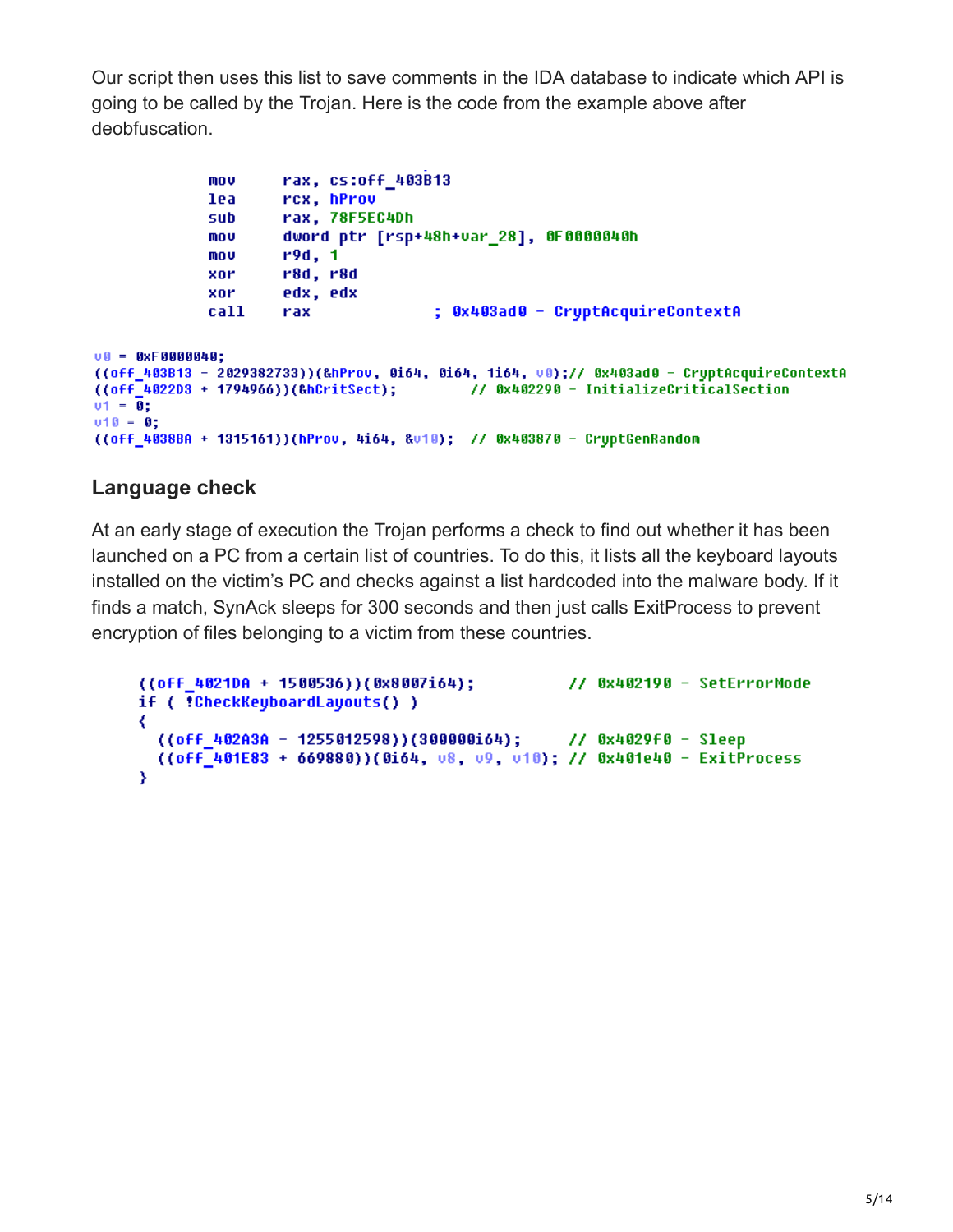```
1signed int64 CheckKeyboardLayouts()
   2k// [COLLAPSED LOCAL DECLARATIONS. PRESS KEYPAD CTRL-"+" TO EXPAND]
   3
   4
  5
      u0 = ((off 403123 - 1893555303))(0i64, 0i64); // 0x4030e0 - GetKeyboardLayoutList
\bullet-6
      if (100)٠
  \overline{7}return 1i64;
      layouts = Alloc_1(8i64 * v8, 3);٠
  8num_layouts = ((off_403123 - 1893555303))(v0, layouts);// 0x4030e0 - GetKeyboardLayoutList
  -9\bullet 10
      if ( num_layouts )
  11₹
\blacksquare 12
        v8 = 0i64;
        v9 = num\_layers;• 13-14if ( num\_layers > 0 )
  15
         ₹
          while (2)9.1617
          ₹
             for ( i = 0i64; ; i \div 2i64 )
 18
  19
             ₹
              v11 = \text{DecryptString(Runk_420B34 + 8020, } v6, v7); // keyboard\_layouts:20211/19 04 - russian
                                                       1/22 04 - ukrainian
  22
                                                       1/23 04 - belorussian
  23
  241/37 04 - qeorqian
  25
                                                       1/2b 04 - armenian
  26
                                                       // 2c 08 - azerbaijani cyrillic
  27
                                                      11.3f 04 - kazakh28
                                                      1/28 04 - tailk29
                                                      1/43 08 - uzbek cyrillic
  30// 43 04 - uzbek latin
• 31v12 = *av11[i];• 32if (v11)\bullet 33
                Free(v11);|34|if ( !v12 )
\bullet 35
                 break;
```
#### **Directory name validation**

Shortly after the language check, which can be considered fairly common among modern ransomware, SynAck performs a check on the directory where its executable is started from. If there's an attempt to launch it from an 'incorrect' directory, the Trojan won't proceed and will just exit instead. This measure has been added by the malware developers to counter automatic sandbox analysis.

As with API imports, the Trojan doesn't store the strings it wants to check; instead it stores their hashes – a tactic that hinders efforts to find the original strings.

SynAck contains nine hashes; we have been able to brute-force two of them:

```
0x05f9053d == hash("output")
0x2cd2f8e2 == hash('pluqins')
```
In the process we found a lot of collisions (gibberish strings that give the same hash value as the meaningful ones).

## **Cryptographic scheme**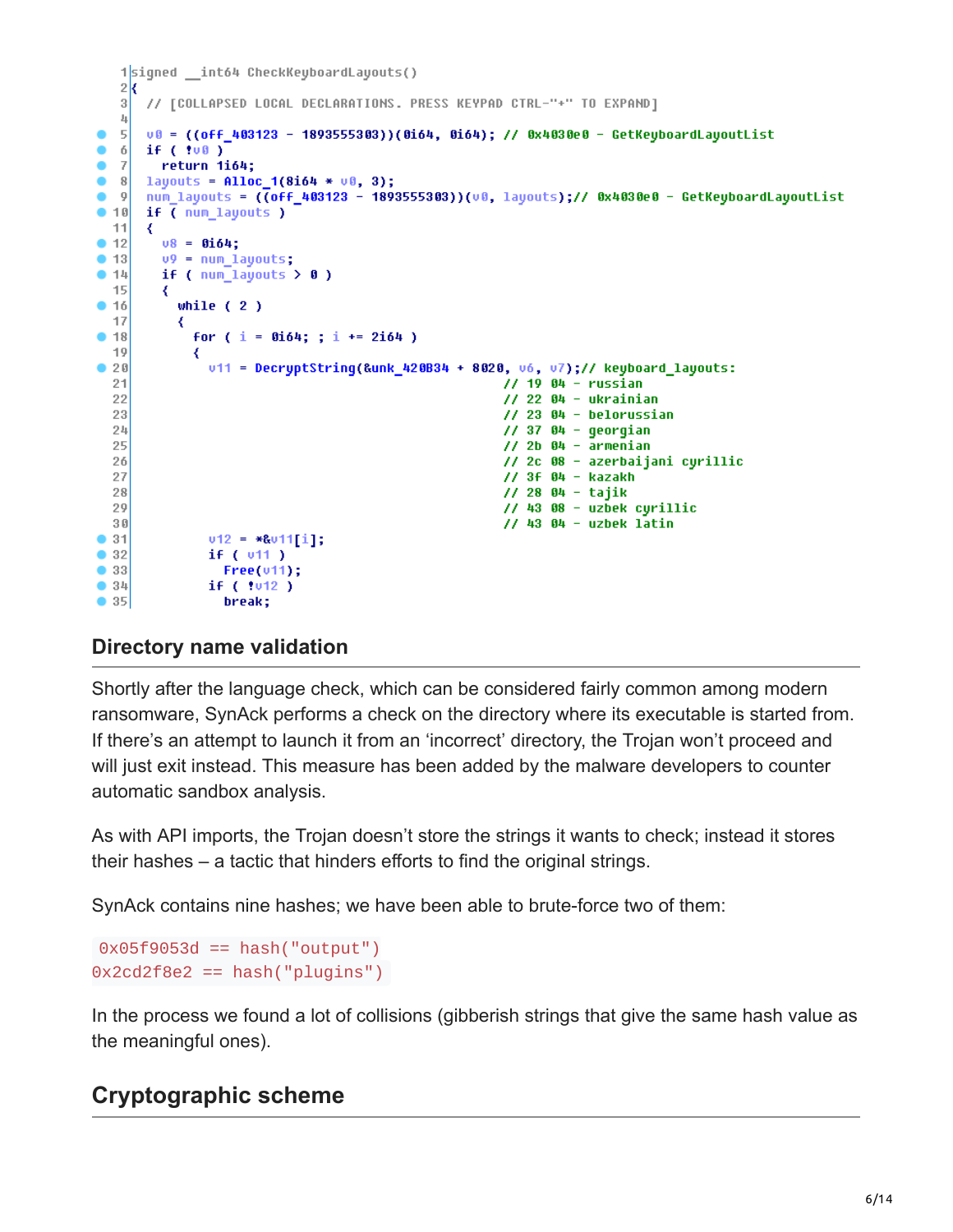Like other ransomware, SynAck uses a combination of symmetric and asymmetric encryption algorithms. At the core of the SynAck algorithm lies the hybrid [ECIES](https://en.wikipedia.org/wiki/Integrated_Encryption_Scheme) scheme. It is composed of 'building blocks' which interact with each other: ENC (symmetric encryption algorithm), KDF (key derivation function), and MAC (message authentication code). The ECIES scheme can be implemented using different building blocks. To calculate a key for the symmetric algorithm ENC, this scheme employs the ECDH protocol (Diffie-Hellman over a chosen elliptic curve).

The developers of this Trojan chose the following implementation:

ENC: XOR

KDF: PBKDF2-SHA1 with one iteration

MAC: HMAC-SHA1

ECDH curve: standard NIST elliptic curve **secp192r1**

#### **ECIES-XOR-HMAC-SHA1**

This is the function that implements the ECIES scheme in the SynAck sample.

#### Input: **plaintext, input\_public\_key** Output: **ciphertext, ecies\_public\_key, MAC**

- 1. The Trojan generates a pair of asymmetric keys: **ecies\_private\_key** and **ecies\_public\_key**;
- 2. Using the generated **ecies\_private\_key** and **input\_public\_key** the Trojan calculates the shared secret according to the Diffie-Hellman protocol on an elliptic curve: **ecies\_shared\_secret** = ECDH(ecies\_private\_key, input\_public\_key)
- 3. Using the PBKDF2-SHA1 function with one iteration, the Trojan derives two byte arrays, **key\_enc** and **key\_mac**, from **ecies\_shared\_secret**. The size of key\_enc is equal to the size of the plaintext;
- 4. The plaintext is XORed byte to byte with the **key\_enc**;
- 5. The Trojan calculates the MAC (message authentication code) of the obtained ciphertext using the algorithm HMAC-SHA1 with **key\_mac** as the key.

#### **Initialization**

At the first step the Trojan generates a pair of private and public keys: the private key (**session\_private\_key**) is a 192-bit random number and the public key (**session\_public\_key**) is a point on the standard NIST elliptic curve **secp192r1**.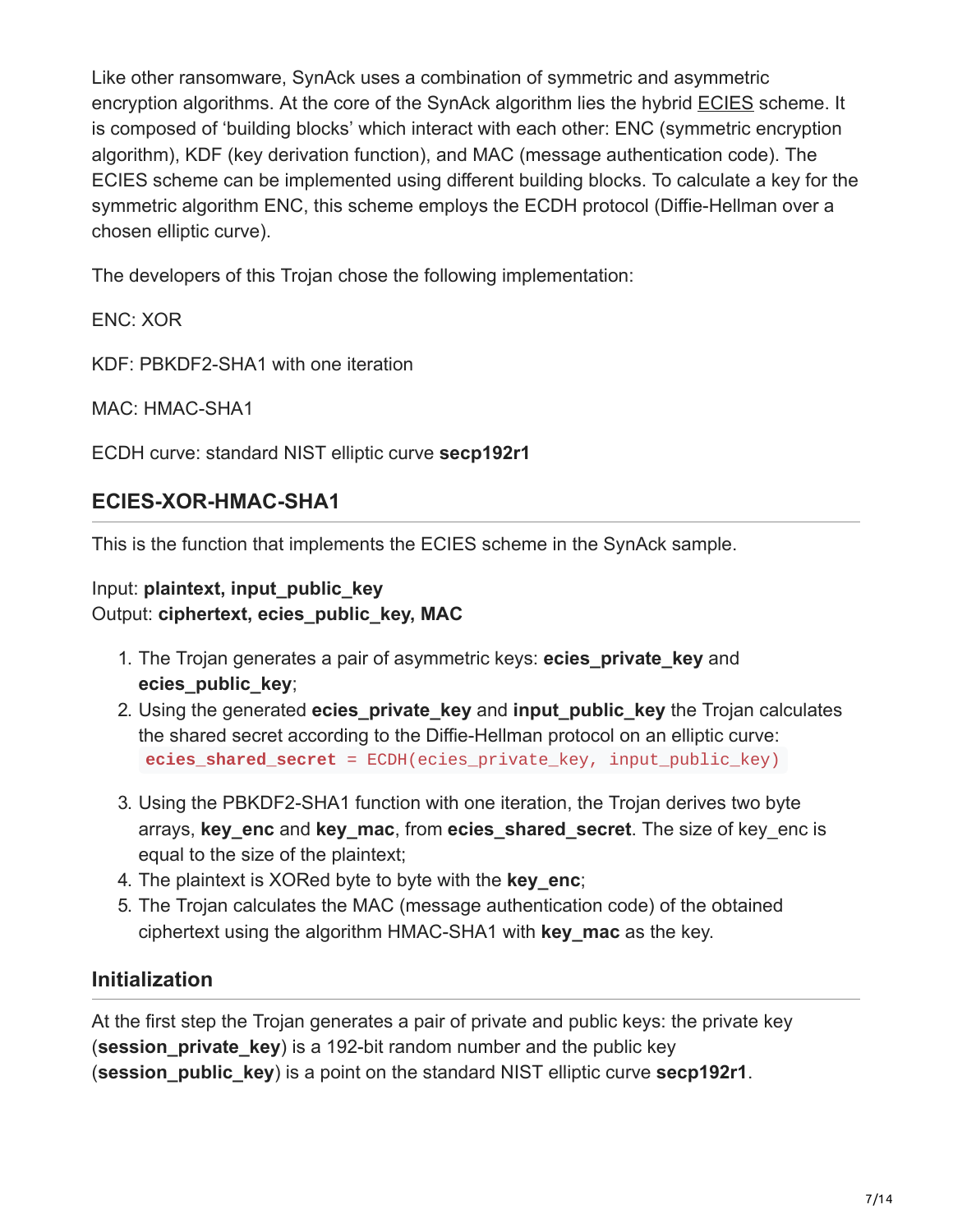Then the Trojan gathers some unique information such as computer and user names, OS version info, unique infection ID, session private key and some random data and encrypts it using a randomly generated 256-bit AES key. The encrypted data is saved as the **encrypted\_unique\_data** buffer.

To encrypt the AES key, the Trojan uses the ECIES-XOR-HMAC-SHA1 function (see description above; hereafter referred to as the ECIES function). SynAck passes the AES key as the *plaintext* parameter and the hardcoded cybercriminal's **master\_public\_key** as *input public key*. The field *encrypted* aes *key* contains the ciphertext returned by the function, *public\_key\_n* is the ECIES public key and *message\_authentication\_code* is the MAC.

At the next step the Trojan forms the structure *cipher\_info*.

```
struct cipher_info
{
uint8_t encrypted_unique_data[240];
uint8_t public_key_n[49];
uint8_t encrypted_aes_key[44];
uint8_t message_authentication_code[20];
};
```
It is shown in the image below.



This data is then encoded in base64 and written into the ransom note.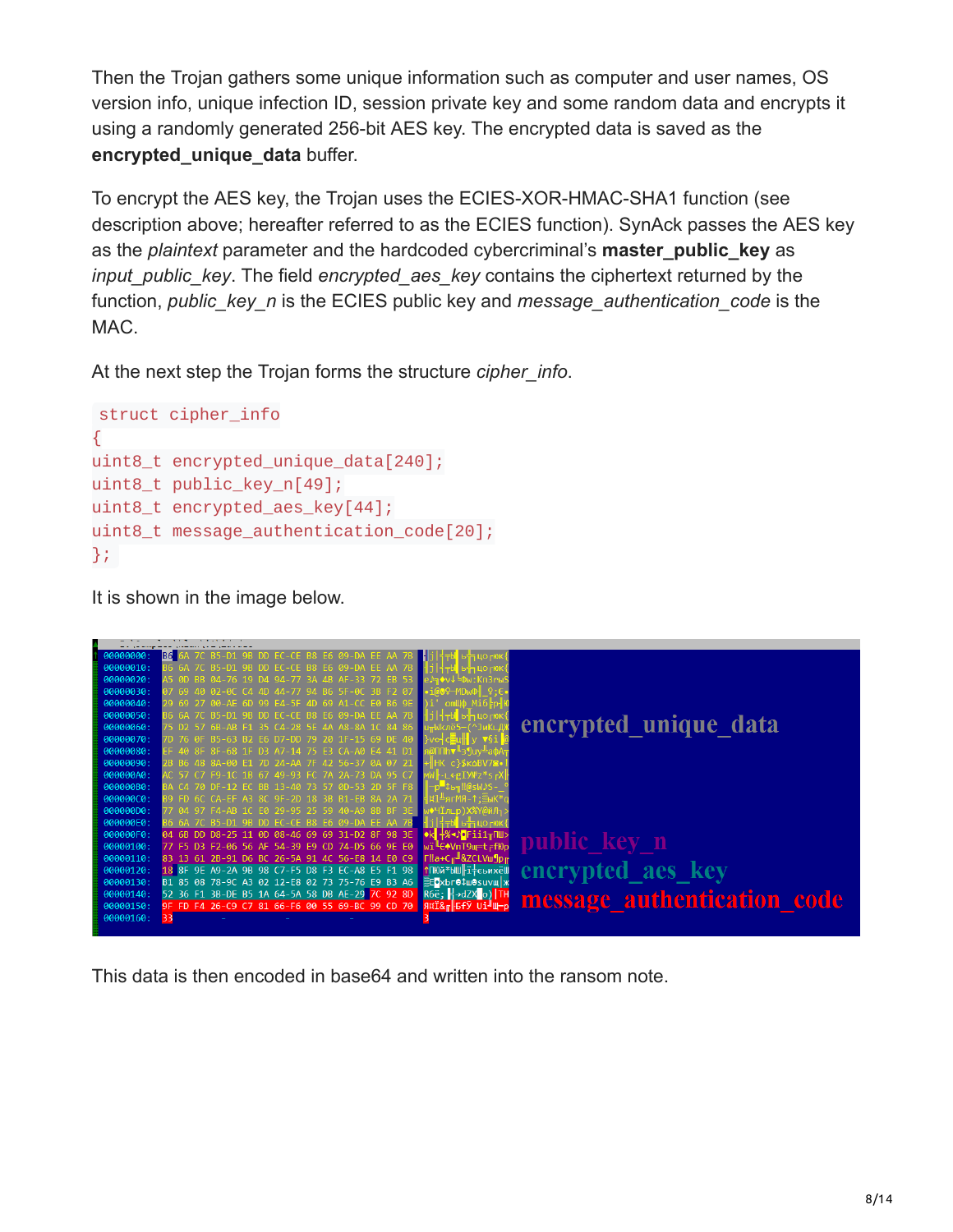File Edit Format View Help

#### SynAck FES (Files Encryption Software)

Dear client, we apoligize for inconvinience with your files. So we make a business offer to order file recovery service from us. We do not extort money, files restore is an optional service. Also we will do auditing of your network FOR FREE if you order file recovery service.

#### Some details about SynAck FES:

This software uses ecies-secp192r1 algorithm to create unique pair of private and public keys for the session. Each file is encrypted with random key using aes-ecb-256 algorithm. We strongly recommend you not to use third-party decryptors because they can damage your files. But if you want to try to restore your files by yourself, make sure you have made backup copies of encrypted files. And please do not remove files with text notes, because they contain important information required for file restoring.

If you want to order file recovery service, please contact our support using one of the following e-mail addresses:

synack@scryptmail.com synack@countermail.com

If you have not get a response in 24 hours, please do not panic and write on BitMessage (using site https://bitmsg.me/):

BM-2cTp9eosgjWs8SV14kYCDzPN3HJkwYk1LQ

Keep in mind that there are fake services offering decryption; do not believe them or you will lose your money. Anyway, there is one method you can use for proof: ask to decrypt some files for free. No one except us will be able to do that.

!!!!! PLEASE INCLUDE THE FOLLOWING TEXT IN YOUR MESSAGE !!!!



As we can see, the criminals ask the victim to include this encoded text in their message.

#### **File encryption**

The content of each file is encrypted by the AES-256-ECB algorithm with a randomly generated key. After encryption, the Trojan forms a structure containing information such as the encryption label 0xA4EF5C91, the used AES key, encrypted chunk size and the original file name. This information can be represented as a structure:

```
struct encryption_info
{
uint32_t label = 0xA4EF5C91;
uint8_t aes_key[32];
uint32_t encrypted_chunk_size;
uint32_t reserved;
uint8_t original_name_buffer[522];
};
```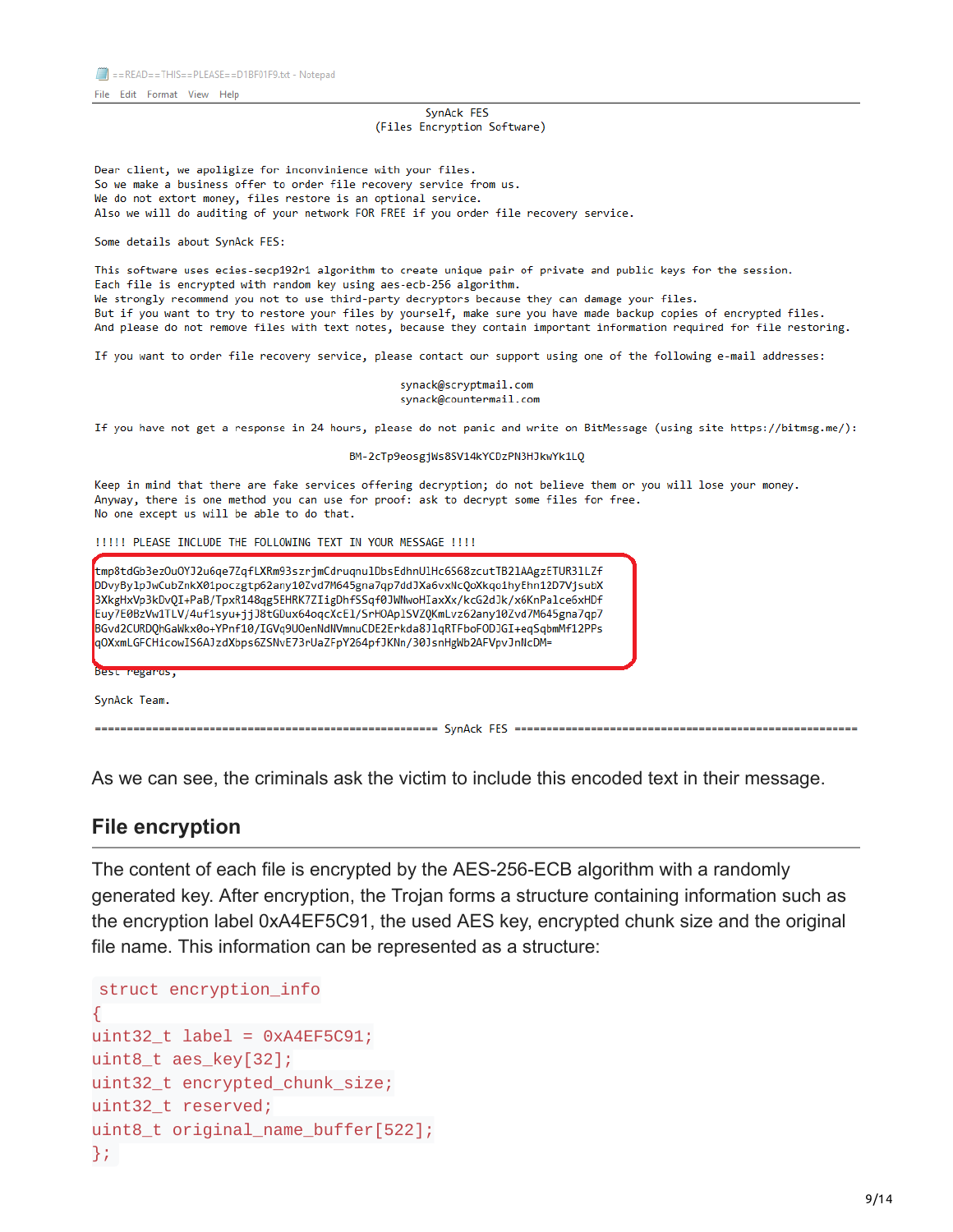The Trojan then calls the ECIES function and passes the *encryption\_info* structure as the *plaintext* and the previously generated **session\_public\_key** as the *input\_public\_key*. The result returned by this function is saved into a structure which we dubbed *file\_service\_structure*. The field *encrypted\_file\_info* contains the ciphertext returned by the function, *ecc\_file\_key\_public* is the ECIES public key and *message\_authentication\_code* is the MAC.

```
struct file_service_structure
{
uint8_t ecc_file_key_public[49];
encryption_info encrypted_file_info;
uint8_t message_authentication_code[20];
};
```
This structure is written to the end of the encrypted file. This results in an encrypted file having the following structure:

```
struct encrypted_file
{
uint8_t encrypted_data[file_size - file_size % AES_BLOCK_SIZE];
uint8_t original_trailer[file_size % AES_BLOCK_SIZE];
uint64_t encryption_label = 0x65CE3D204A93A12F;uint32_t infection_id;
uint32_t service_structure_size;
file_service_structure service_info;
};
```
The encrypted file structure is shown in the image below.

| 6E BA B3 63-90 8B 1A FE-79 E7 0F 11-6E 31 D6 07<br>00000000:<br>п∥∣сРЛ <del>∍∎</del> ∨ч≎ <del>≺</del> n1 г•<br>FD 0F 54 8F-23 B9 73 00-2A E8 E4 7F-C6 0F 5F DB  ¤αTΠ# s *wφα -α  <br>00000010:<br>11 C4 13 C6-A4 83 C6 D9-41 82 3B 45-B3 5D 3F E1<br>00000020:<br>$\leftarrow$ !! $\models$ дГ $\leftarrow$ AB : E   1 ? с<br>22 2B 9E CB-CE 96 15 A9-62 56 E1 E9-7B AB 97 EF<br>00000030:<br>"+Ют∺ШбйЬ∨сш{лЧя<br>96 37 27 36-B1 57 7A E1-EB FF E4 82-B8 6C 2A CA<br>Ц7'6 Ми Сы ФВ- $1^{*1}$<br>00000040:<br>encrypted data<br>6E C8 66 4A-F0 C7 A4 B0-60 EC 12 78-F3 0E 20 7A<br>nLfJË <sub>A</sub> b\$xe∄ z<br>00000050:<br>00000060:<br>B4 FA 3B 55-95 5D 0D 8A-F3 4E 1B F2-E7 FA FD 04<br>00000070:<br>⊣.:UXl♪KeN←∈ч⋅¤◆<br>C3 5A E0 3F-9F DA 59 21-40 DC B8 47-BE D7 DA 17 $\frac{1}{2}$ $\frac{1}{2}$ $\frac{1}{2}$ $\frac{1}{2}$ $\frac{1}{2}$ $\frac{1}{2}$ $\frac{1}{2}$ $\frac{1}{2}$ $\frac{1}{2}$ $\frac{1}{2}$ $\frac{1}{2}$ $\frac{1}{2}$ $\frac{1}{2}$ $\frac{1}{2}$ $\frac{1}{2}$ $\frac{1}{2}$ $\frac{1}{2}$ $\frac$<br>00000080:<br>00000090:<br>D9 8B 41 E5-8D 31 62 99-E1 82 1A 12-70 E3 63 1F<br><sup>→</sup> ЛАхН1ЬЩсВ→‡рус▼<br>original trailer<br>32 00 31 00-38 00 31 00-33 00 0D 00-0A 00 2F A1<br>000000A0:<br>$21813$ $\sqrt{8}$<br>encryption label<br>000000B0:<br>93 4A 20 3D-CE 65 F9 01-BF D1 <b>7B 02-00 00 <mark>04 38</mark></b><br>╶╬ <b>⋴</b> ╶©┐╤{ <b>◎</b> ◆8<br>00000000:<br>DD 0B EF F2-17 DF 65 2D-B0 14 EA 07-2F 57 77 00 05 3RE1 e- Db /Ww infection id<br>000000D0:<br>12 F3 6C B5-49 E2 03 49-47 CE F7 CB-6E 1E 05 0F CeliITVIG#y <sub>T</sub> nA+o<br>D9 8A 7C 44-F8 02 04 99-B8 4E 3A 46-63 6B 87 94   K D <sup>o</sup> @+HhN:Fck30 Service structure size<br>000000E0:<br>000000F0:<br>77 F3 AA 86-19 B2 01 36-03 69 0D 8D-B0 AC 1A D3 WeκЖ↓ <mark>.⊙6Vi)H▒m→<sup>ll</sup></mark><br>00000100:<br>85 38 E7 9B-FF E5 02 35-29 00 FB 6C-B1 E3 64 AF E84bl x05) Vl sydn<br>00000110:<br>78 FF 0D 9F-6B C6 AF 60-A7 4D 3D ED-A7 AE C1 E6 X ♪Яk-n`зM=эзо-u Service inio<br>00000120:<br>0B A9 F0 57-2B 6B B5 31-5C EA FF E3-61 22 C0 69 dWEW+k-1\b ya" <sup>L</sup> i<br>00000130:<br>C6 66 E9 9E-D4 53 DB 09-6F BD B4 55-AF E1 36 36 F Full Sold<br>00000140:<br>7C BD 5B FE-BD 14 8D 37-17 F7 87 79-EE D4 F0 DE ▌ <mark> ╜[■╜</mark> ¶H7\$ў3γю╘Ë<br>00000150:<br>FB-74 41 12 24-A7<br>F7-86 8C 6D<br>CA<br>9D 21<br><b>BodvkMmVtA‡\$з-Э!</b><br>FA 09<br><b>B</b> 9 |           |                                                                   |  |
|-------------------------------------------------------------------------------------------------------------------------------------------------------------------------------------------------------------------------------------------------------------------------------------------------------------------------------------------------------------------------------------------------------------------------------------------------------------------------------------------------------------------------------------------------------------------------------------------------------------------------------------------------------------------------------------------------------------------------------------------------------------------------------------------------------------------------------------------------------------------------------------------------------------------------------------------------------------------------------------------------------------------------------------------------------------------------------------------------------------------------------------------------------------------------------------------------------------------------------------------------------------------------------------------------------------------------------------------------------------------------------------------------------------------------------------------------------------------------------------------------------------------------------------------------------------------------------------------------------------------------------------------------------------------------------------------------------------------------------------------------------------------------------------------------------------------------------------------------------------------------------------------------------------------------------------------------------------------------------------------------------------------------------------------------------------------------------------------------------------------------------------------------------------------------------------------------------------------------------------------------------------------------------------------------------------------------------------------------------------------------------------------------------------------|-----------|-------------------------------------------------------------------|--|
|                                                                                                                                                                                                                                                                                                                                                                                                                                                                                                                                                                                                                                                                                                                                                                                                                                                                                                                                                                                                                                                                                                                                                                                                                                                                                                                                                                                                                                                                                                                                                                                                                                                                                                                                                                                                                                                                                                                                                                                                                                                                                                                                                                                                                                                                                                                                                                                                                   |           |                                                                   |  |
|                                                                                                                                                                                                                                                                                                                                                                                                                                                                                                                                                                                                                                                                                                                                                                                                                                                                                                                                                                                                                                                                                                                                                                                                                                                                                                                                                                                                                                                                                                                                                                                                                                                                                                                                                                                                                                                                                                                                                                                                                                                                                                                                                                                                                                                                                                                                                                                                                   |           |                                                                   |  |
|                                                                                                                                                                                                                                                                                                                                                                                                                                                                                                                                                                                                                                                                                                                                                                                                                                                                                                                                                                                                                                                                                                                                                                                                                                                                                                                                                                                                                                                                                                                                                                                                                                                                                                                                                                                                                                                                                                                                                                                                                                                                                                                                                                                                                                                                                                                                                                                                                   |           |                                                                   |  |
|                                                                                                                                                                                                                                                                                                                                                                                                                                                                                                                                                                                                                                                                                                                                                                                                                                                                                                                                                                                                                                                                                                                                                                                                                                                                                                                                                                                                                                                                                                                                                                                                                                                                                                                                                                                                                                                                                                                                                                                                                                                                                                                                                                                                                                                                                                                                                                                                                   |           |                                                                   |  |
|                                                                                                                                                                                                                                                                                                                                                                                                                                                                                                                                                                                                                                                                                                                                                                                                                                                                                                                                                                                                                                                                                                                                                                                                                                                                                                                                                                                                                                                                                                                                                                                                                                                                                                                                                                                                                                                                                                                                                                                                                                                                                                                                                                                                                                                                                                                                                                                                                   |           |                                                                   |  |
|                                                                                                                                                                                                                                                                                                                                                                                                                                                                                                                                                                                                                                                                                                                                                                                                                                                                                                                                                                                                                                                                                                                                                                                                                                                                                                                                                                                                                                                                                                                                                                                                                                                                                                                                                                                                                                                                                                                                                                                                                                                                                                                                                                                                                                                                                                                                                                                                                   |           |                                                                   |  |
|                                                                                                                                                                                                                                                                                                                                                                                                                                                                                                                                                                                                                                                                                                                                                                                                                                                                                                                                                                                                                                                                                                                                                                                                                                                                                                                                                                                                                                                                                                                                                                                                                                                                                                                                                                                                                                                                                                                                                                                                                                                                                                                                                                                                                                                                                                                                                                                                                   |           |                                                                   |  |
|                                                                                                                                                                                                                                                                                                                                                                                                                                                                                                                                                                                                                                                                                                                                                                                                                                                                                                                                                                                                                                                                                                                                                                                                                                                                                                                                                                                                                                                                                                                                                                                                                                                                                                                                                                                                                                                                                                                                                                                                                                                                                                                                                                                                                                                                                                                                                                                                                   |           |                                                                   |  |
|                                                                                                                                                                                                                                                                                                                                                                                                                                                                                                                                                                                                                                                                                                                                                                                                                                                                                                                                                                                                                                                                                                                                                                                                                                                                                                                                                                                                                                                                                                                                                                                                                                                                                                                                                                                                                                                                                                                                                                                                                                                                                                                                                                                                                                                                                                                                                                                                                   |           |                                                                   |  |
|                                                                                                                                                                                                                                                                                                                                                                                                                                                                                                                                                                                                                                                                                                                                                                                                                                                                                                                                                                                                                                                                                                                                                                                                                                                                                                                                                                                                                                                                                                                                                                                                                                                                                                                                                                                                                                                                                                                                                                                                                                                                                                                                                                                                                                                                                                                                                                                                                   |           |                                                                   |  |
|                                                                                                                                                                                                                                                                                                                                                                                                                                                                                                                                                                                                                                                                                                                                                                                                                                                                                                                                                                                                                                                                                                                                                                                                                                                                                                                                                                                                                                                                                                                                                                                                                                                                                                                                                                                                                                                                                                                                                                                                                                                                                                                                                                                                                                                                                                                                                                                                                   |           |                                                                   |  |
|                                                                                                                                                                                                                                                                                                                                                                                                                                                                                                                                                                                                                                                                                                                                                                                                                                                                                                                                                                                                                                                                                                                                                                                                                                                                                                                                                                                                                                                                                                                                                                                                                                                                                                                                                                                                                                                                                                                                                                                                                                                                                                                                                                                                                                                                                                                                                                                                                   |           |                                                                   |  |
|                                                                                                                                                                                                                                                                                                                                                                                                                                                                                                                                                                                                                                                                                                                                                                                                                                                                                                                                                                                                                                                                                                                                                                                                                                                                                                                                                                                                                                                                                                                                                                                                                                                                                                                                                                                                                                                                                                                                                                                                                                                                                                                                                                                                                                                                                                                                                                                                                   |           |                                                                   |  |
|                                                                                                                                                                                                                                                                                                                                                                                                                                                                                                                                                                                                                                                                                                                                                                                                                                                                                                                                                                                                                                                                                                                                                                                                                                                                                                                                                                                                                                                                                                                                                                                                                                                                                                                                                                                                                                                                                                                                                                                                                                                                                                                                                                                                                                                                                                                                                                                                                   |           |                                                                   |  |
|                                                                                                                                                                                                                                                                                                                                                                                                                                                                                                                                                                                                                                                                                                                                                                                                                                                                                                                                                                                                                                                                                                                                                                                                                                                                                                                                                                                                                                                                                                                                                                                                                                                                                                                                                                                                                                                                                                                                                                                                                                                                                                                                                                                                                                                                                                                                                                                                                   |           |                                                                   |  |
|                                                                                                                                                                                                                                                                                                                                                                                                                                                                                                                                                                                                                                                                                                                                                                                                                                                                                                                                                                                                                                                                                                                                                                                                                                                                                                                                                                                                                                                                                                                                                                                                                                                                                                                                                                                                                                                                                                                                                                                                                                                                                                                                                                                                                                                                                                                                                                                                                   |           |                                                                   |  |
|                                                                                                                                                                                                                                                                                                                                                                                                                                                                                                                                                                                                                                                                                                                                                                                                                                                                                                                                                                                                                                                                                                                                                                                                                                                                                                                                                                                                                                                                                                                                                                                                                                                                                                                                                                                                                                                                                                                                                                                                                                                                                                                                                                                                                                                                                                                                                                                                                   |           |                                                                   |  |
|                                                                                                                                                                                                                                                                                                                                                                                                                                                                                                                                                                                                                                                                                                                                                                                                                                                                                                                                                                                                                                                                                                                                                                                                                                                                                                                                                                                                                                                                                                                                                                                                                                                                                                                                                                                                                                                                                                                                                                                                                                                                                                                                                                                                                                                                                                                                                                                                                   |           |                                                                   |  |
|                                                                                                                                                                                                                                                                                                                                                                                                                                                                                                                                                                                                                                                                                                                                                                                                                                                                                                                                                                                                                                                                                                                                                                                                                                                                                                                                                                                                                                                                                                                                                                                                                                                                                                                                                                                                                                                                                                                                                                                                                                                                                                                                                                                                                                                                                                                                                                                                                   |           |                                                                   |  |
|                                                                                                                                                                                                                                                                                                                                                                                                                                                                                                                                                                                                                                                                                                                                                                                                                                                                                                                                                                                                                                                                                                                                                                                                                                                                                                                                                                                                                                                                                                                                                                                                                                                                                                                                                                                                                                                                                                                                                                                                                                                                                                                                                                                                                                                                                                                                                                                                                   |           |                                                                   |  |
|                                                                                                                                                                                                                                                                                                                                                                                                                                                                                                                                                                                                                                                                                                                                                                                                                                                                                                                                                                                                                                                                                                                                                                                                                                                                                                                                                                                                                                                                                                                                                                                                                                                                                                                                                                                                                                                                                                                                                                                                                                                                                                                                                                                                                                                                                                                                                                                                                   |           |                                                                   |  |
|                                                                                                                                                                                                                                                                                                                                                                                                                                                                                                                                                                                                                                                                                                                                                                                                                                                                                                                                                                                                                                                                                                                                                                                                                                                                                                                                                                                                                                                                                                                                                                                                                                                                                                                                                                                                                                                                                                                                                                                                                                                                                                                                                                                                                                                                                                                                                                                                                   |           |                                                                   |  |
|                                                                                                                                                                                                                                                                                                                                                                                                                                                                                                                                                                                                                                                                                                                                                                                                                                                                                                                                                                                                                                                                                                                                                                                                                                                                                                                                                                                                                                                                                                                                                                                                                                                                                                                                                                                                                                                                                                                                                                                                                                                                                                                                                                                                                                                                                                                                                                                                                   | 00000160: | F6 3E 02 D8-4C EB 59 6E-B4 F5 EC 84-04 9B 8F 93 ■Ў>Ф‡LыҮn┤їьД◆ЫПУ |  |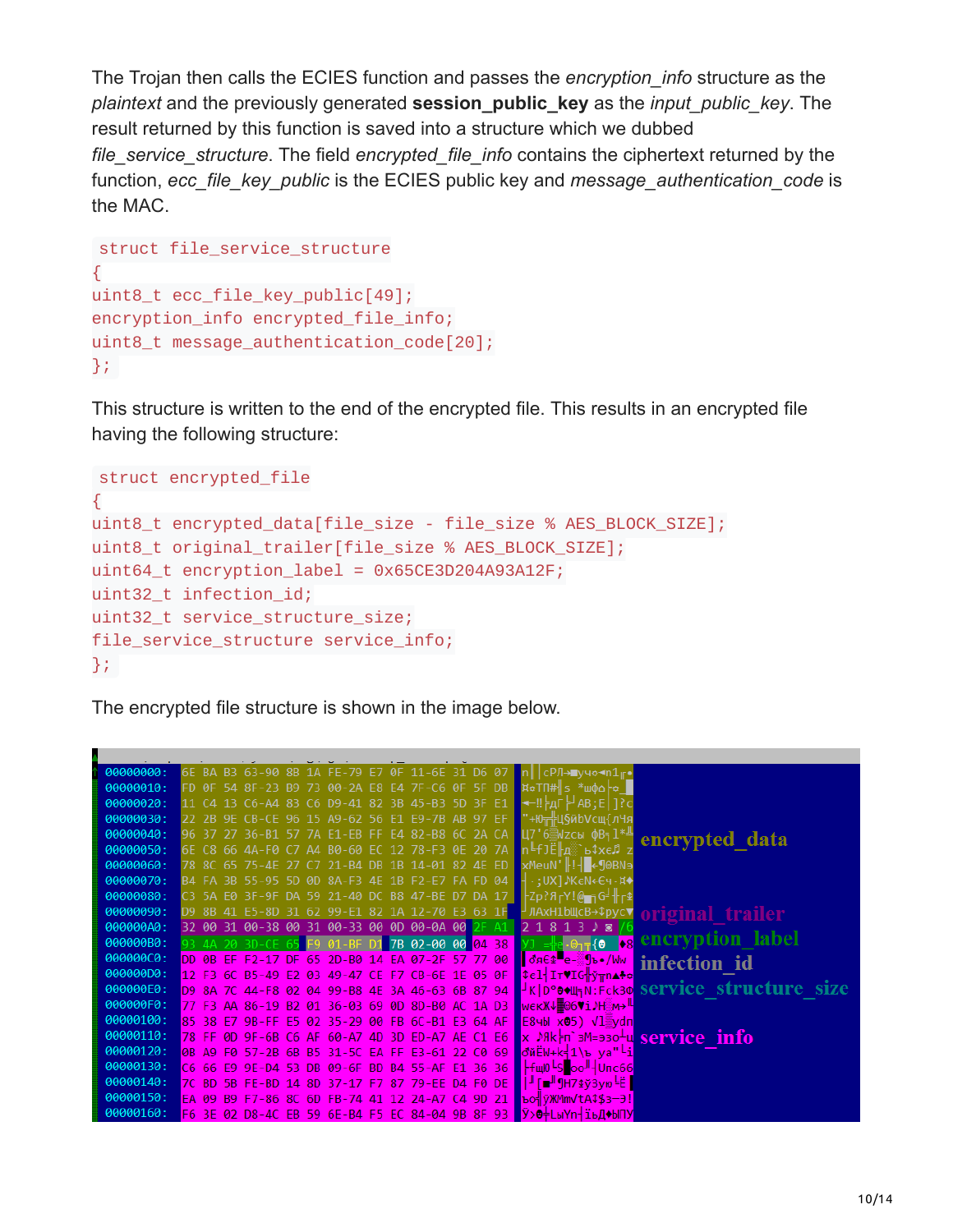After encryption the files will have randomly generated extensions.

| ∼<br>Name                                         | Date               | <b>Type</b>            | <b>Size</b> | Tags |
|---------------------------------------------------|--------------------|------------------------|-------------|------|
| $=$ = READ = $=$ THIS = $=$ PLEASE = $=$ 34599CA9 | 4/17/2018 3:27 PM  | <b>Text Document</b>   | 3 KB        |      |
| Central.doc.JPuQKpeiLI                            | 4/21/2017 10:30 PM | <b>JPUOKPEILI File</b> | 23 KB       |      |
| Dear Joan.docx.QhgzmsIKwZ                         | 3/29/2018 8:30 PM  | <b>OHGZMSIKWZ File</b> | 12 KB       |      |
| IMPORTANT.txt.EanKJuyrIc                          | 2/17/2012 7:16 AM  | <b>EANKJUYRLC File</b> | 1 KB        |      |
| Jess.jpg.yLgsJHipJm                               | 4/15/2008 3:00 PM  | <b>YLGSJHIPJM File</b> | 71 KB       |      |
| Logo final.jpg.HHFGZMeItl                         | 4/15/2008 3:00 PM  | <b>HHFGZMEITL File</b> | 71 KB       |      |
| Logo.jpg.SHjHjmswIe                               | 4/15/2008 3:00 PM  | SHJHJMSWIE File        | 71 KB       |      |
| Loyce-1243.jpg.LLUfgvlqVP                         | 4/15/2008 3:00 PM  | <b>LLUFGVLOVP File</b> | 83 KB       |      |
| Photo 1.jpg.BCWWOVcYGC                            | 4/15/2008 3:00 PM  | <b>BCWWOVCYGC File</b> | 83 KB       |      |
| Photo 2.jpg.jOVAzdVZuA                            | 4/15/2008 3:00 PM  | JOVAZDVZUA File        | 83 KB       |      |
| Photo 3.jpg.BHbLczGGdL                            | 4/15/2008 3:00 PM  | <b>BHBLCZGGDL File</b> | 29 KB       |      |
| Photo 4.jpg.SSoSLsENtw                            | 4/15/2008 3:00 PM  | SSOSLSENTW File        | 29 KB       |      |

## **Other features**

#### **Termination of processes and services**

Prior to file encryption, SynAck enumerates all running processes and all services and checks the hashes of their names against two lists of hardcoded hash values (several hundred combined). If it finds a match, the Trojan will attempt to kill the process (using the TerminateProcess API function) or to stop the service (using ControlService with the parameter SERVICE\_CONTROL\_STOP).

To find out which processes it wants to terminate and which services to stop, we brute-forced the hashes from the Trojan body. Below are some of the results.

| <b>Processes</b> | <b>Services</b> |            |              |
|------------------|-----------------|------------|--------------|
| Hash             | Name            | Hash       | Name         |
| 0x9a130164       | dns exe         | 0x11216a38 | <b>VSS</b>   |
| 0xf79b0775       | lua exe         | 0xe3f1f130 | mysql        |
| 0x6475ad3c       | mmc.exe         | 0xc82cea8d | qbvss        |
| 0xe107acf0       | php.exe         | 0xebcd4079 | sesvc        |
| 0xf7f811c4       | vds.exe         | 0xf3d0e358 | <b>VMVSS</b> |
| 0xcf96a066       | lync.exe        | 0x31c3fbb6 | wmsvc        |
| 0x167f833f       | nssm.exe        | 0x716f1a42 | w3svc        |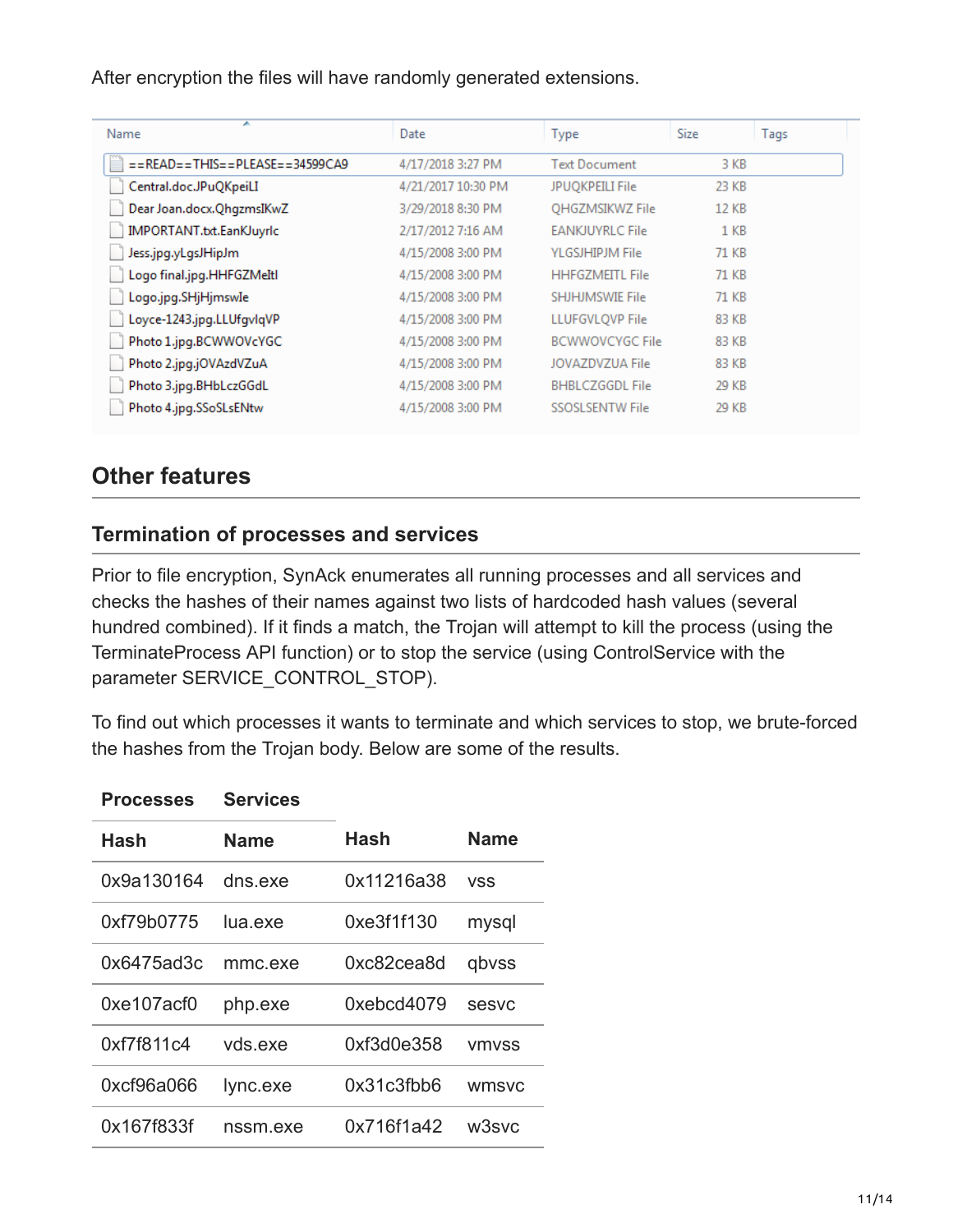| 0x255c7041 | ssms.exe   | 0xa6332453 | memtas |
|------------|------------|------------|--------|
| 0xbdcc75a9 | w3wp.exe   | 0x82953a7a | mepocs |
| 0x410de6a4 | excel.exe  |            |        |
| 0x9197b633 | httpd.exe  |            |        |
| 0x83ddb55a | ilsvc.exe  |            |        |
| 0xb27761ed | javaw.exe  |            |        |
| 0xfd8b9308 | melsc.exe  |            |        |
| 0xa105f60b | memis.exe  |            |        |
| 0x10e94bcc | memta.exe  |            |        |
| 0xb8de9e34 | mepoc.exe  |            |        |
| 0xeaa98593 | monad.exe  |            |        |
| 0x67181e9b | mqsvc.exe  |            |        |
| 0xd6863409 | msoia.exe  |            |        |
| 0x5fcab0fe | named.exe  |            |        |
| 0x7d171368 | qbw32.exe  |            |        |
| 0x7216db84 | skype.exe  |            |        |
| 0xd2f6ce06 | steam.exe  |            |        |
| 0x68906b65 | store.exe  |            |        |
| 0x6d6daa28 | vksts.exe  |            |        |
| 0x33cc148e | vssvc.exe  |            |        |
| 0x26731ae9 | conime.exe |            |        |
| 0x76384ffe | fdhost.exe |            |        |
| 0x8cc08bd7 | mepopc.exe |            |        |
| 0x2e883bd5 | metray.exe |            |        |
| 0xd1b5c8df | mysqld.exe |            |        |
| 0xd2831c37 | python.exe |            |        |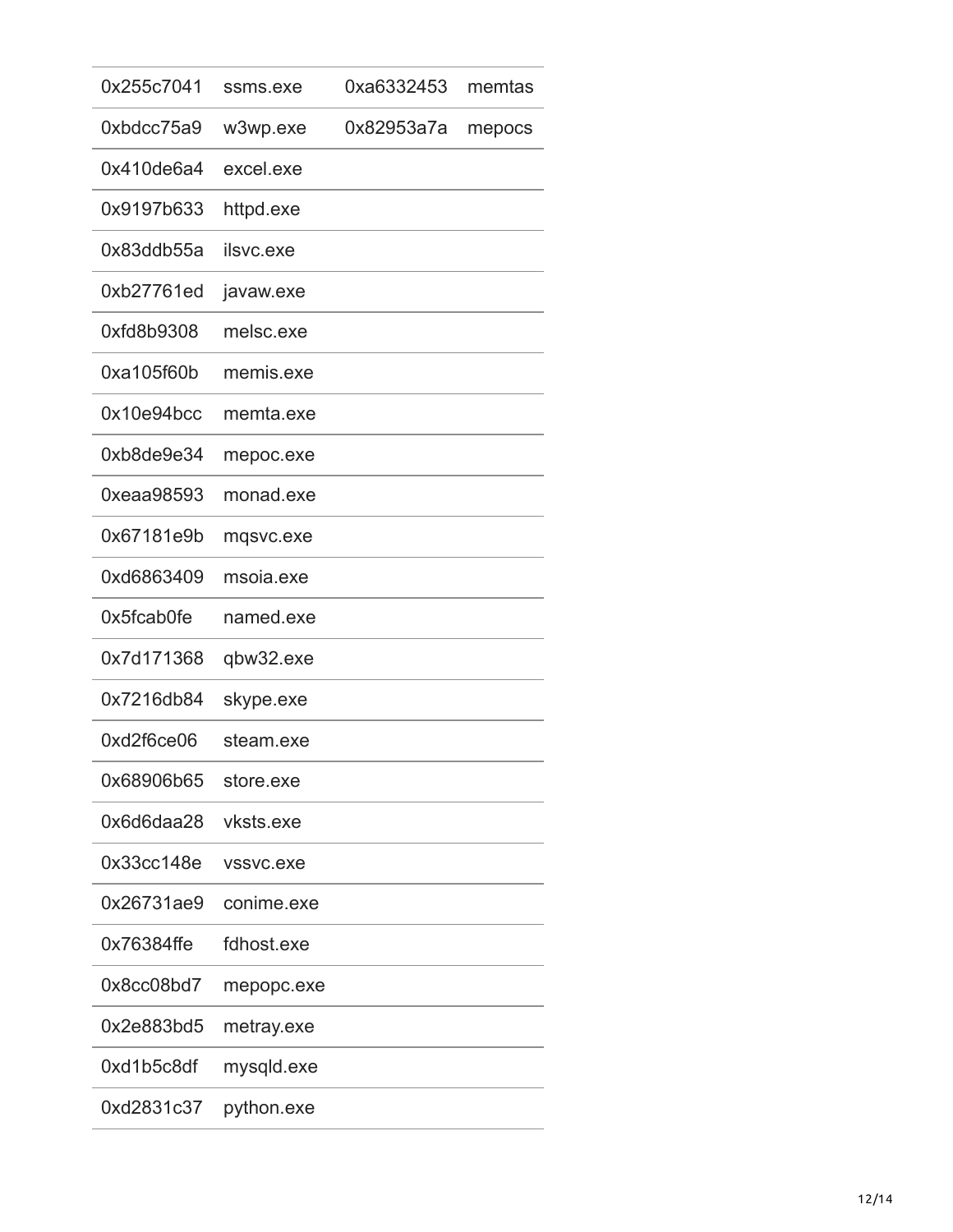0xf7dc2e4e srvany.exe

0x8a37ebfa tabtip.exe

As we can see, SynAck seeks to stop programs related to virtual machines, office applications, script interpreters, database applications, backup systems, gaming applications and so on. It might be doing this to grant itself access to valuable files that could have been otherwise used by the running processes.

#### **Clearing the event logs**

To impede possible forensic analysis of an infected machine, SynAck clears the event logs stored by the system. To do so, it uses two approaches. For Windows versions prior to Vista, it enumerates the registry key SYSTEM\CurrentControlSet\Services\EventLog and uses OpenEventLog/ClearEventLog API functions. For more modern Windows versions, it uses the functions from EvtOpenChannelEnum/EvtNextChannelPath/EvtClearLog and from Wevtapi.dll.

SynAck is also capable of adding a custom text to the Windows logon screen. It does this by modifying the LegalNoticeCaption and LegalNoticeText keys in the registry. As a result, before the user signs in to their account, Windows shows a message from the cybercriminals.



## **Attack statistics**